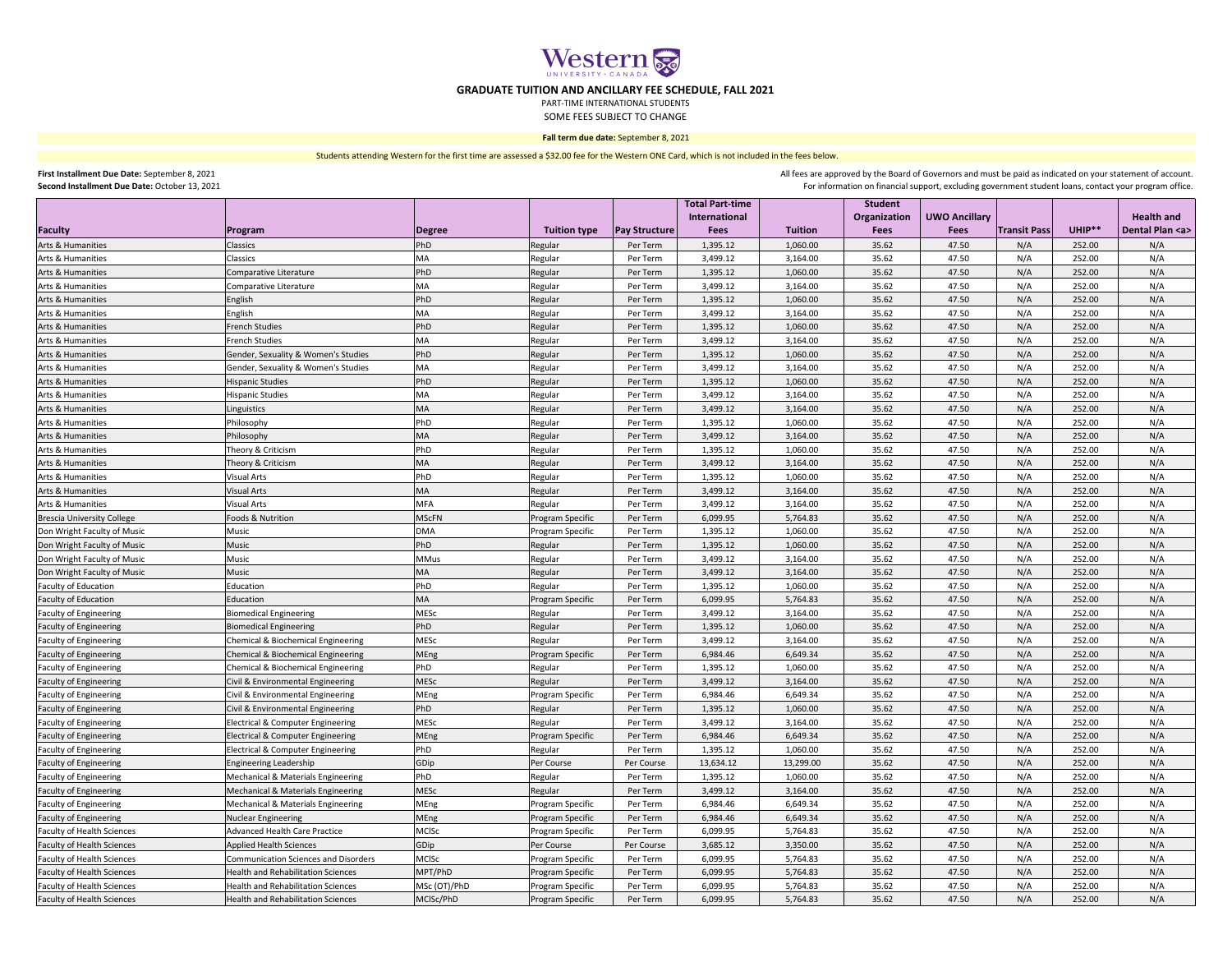|                                                   |                                           |                           |                         |                      | <b>Total Part-time</b> |                | Student      |                      |                     |        |                     |
|---------------------------------------------------|-------------------------------------------|---------------------------|-------------------------|----------------------|------------------------|----------------|--------------|----------------------|---------------------|--------|---------------------|
|                                                   |                                           |                           |                         |                      | International          |                | Organization | <b>UWO Ancillary</b> |                     |        | <b>Health and</b>   |
| Faculty                                           | Program                                   | <b>Degree</b>             | <b>Tuition type</b>     | <b>Pay Structure</b> | <b>Fees</b>            | <b>Tuition</b> | <b>Fees</b>  | <b>Fees</b>          | <b>Transit Pass</b> | UHIP** | Dental Plan <a></a> |
| <b>Faculty of Health Sciences</b>                 | <b>Health and Rehabilitation Sciences</b> | PhD                       | Regular                 | Per Term             | 1,395.12               | 1,060.00       | 35.62        | 47.50                | N/A                 | 252.00 | N/A                 |
| <b>Faculty of Health Sciences</b>                 | <b>Health and Rehabilitation Sciences</b> | MSc                       | Regular                 | Per Term             | 3,499.12               | 3,164.00       | 35.62        | 47.50                | N/A                 | 252.00 | N/A                 |
| <b>Faculty of Health Sciences</b>                 | Kinesiology                               | PhD                       | Regular                 | Per Term             | 1,395.12               | 1,060.00       | 35.62        | 47.50                | N/A                 | 252.00 | N/A                 |
| <b>Faculty of Health Sciences</b>                 | Kinesiology                               | <b>MA</b>                 | Regular                 | Per Term             | 3,499.12               | 3,164.00       | 35.62        | 47.50                | N/A                 | 252.00 | N/A                 |
| <b>Faculty of Health Sciences</b>                 | Kinesiology                               | <b>MSc</b>                | Regular                 | Per Term             | 3,499.12               | 3,164.00       | 35.62        | 47.50                | N/A                 | 252.00 | N/A                 |
| <b>Faculty of Health Sciences</b>                 | <b>Nursing</b>                            | PhD                       | Regular                 | Per Term             | 1,395.12               | 1,060.00       | 35.62        | 47.50                | N/A                 | 252.00 | N/A                 |
| <b>Faculty of Health Sciences</b>                 | <b>Nursing</b>                            | <b>MN</b>                 | <b>Program Specific</b> | Per Term             | 6,099.95               | 5,764.83       | 35.62        | 47.50                | N/A                 | 252.00 | N/A                 |
| <b>Faculty of Health Sciences</b>                 | <b>Nursing</b>                            | MScN                      | Program Specific        | Per Term             | 4,800.12               | 4,465.00       | 35.62        | 47.50                | N/A                 | 252.00 | N/A                 |
| <b>Faculty of Health Sciences</b>                 | Occupational Therapy                      | MSc (OT)                  | Program Specific        | Per Term             | 6,099.95               | 5,764.83       | 35.62        | 47.50                | N/A                 | 252.00 | N/A                 |
| <b>Faculty of Health Sciences</b>                 | Physical Therapy                          | MPT                       | Program Specific        | Per Term             | 6,099.95               | 5,764.83       | 35.62        | 47.50                | N/A                 | 252.00 | N/A                 |
| <b>Faculty of Information &amp; Media Studies</b> | <b>Health Information Science</b>         | PhD                       | Regular                 | Per Term             | 1,395.12               | 1,060.00       | 35.62        | 47.50                | N/A                 | 252.00 | N/A                 |
| <b>Faculty of Information &amp; Media Studies</b> | Library & Information Science             | PhD                       | Regular                 | Per Term             | 1,395.12               | 1,060.00       | 35.62        | 47.50                | N/A                 | 252.00 | N/A                 |
| <b>Faculty of Information &amp; Media Studies</b> | Library & Information Science             | <b>MLIS</b>               | Program Specific        | Per Term             | 6,099.95               | 5,764.83       | 35.62        | 47.50                | N/A                 | 252.00 | N/A                 |
| <b>Faculty of Information &amp; Media Studies</b> | Library & Information Science             | MLIS (co-op only)         | Program Specific        | Per Term             | 890.93                 | 618.00         | 20.93        | N/A                  | N/A                 | 252.00 | N/A                 |
| <b>Faculty of Information &amp; Media Studies</b> | Library & Information Science             | MLIS $(co-op + 1 course)$ | <b>Program Specific</b> | Per Term             | 4,412.02               | 4,076.90       | 35.62        | 47.50                | N/A                 | 252.00 | N/A                 |
| <b>Faculty of Information &amp; Media Studies</b> | Media Studies                             | PhD                       | Regular                 | Per Term             | 1,395.12               | 1,060.00       | 35.62        | 47.50                | N/A                 | 252.00 | N/A                 |
| <b>Faculty of Information &amp; Media Studies</b> | Media Studies                             | MA                        | Regular                 | Per Term             | 3,499.12               | 3,164.00       | 35.62        | 47.50                | N/A                 | 252.00 | N/A                 |
| <b>Faculty of Law</b>                             | Law                                       | PhD                       | Regular                 | Per Term             | 1,395.12               | 1,060.00       | 35.62        | 47.50                | N/A                 | 252.00 | N/A                 |
| <b>Faculty of Law</b>                             | Law                                       | LLM                       | Program Specific        | Per Term             | 4,793.29               | 4,458.17       | 35.62        | 47.50                | N/A                 | 252.00 | N/A                 |
| Faculty of Law                                    | Legal Studies                             | <b>MSL</b>                | Program Specific        | Per Term             | 4,793.29               | 4,458.17       | 35.62        | 47.50                | N/A                 | 252.00 | N/A                 |
| Faculty of Law                                    | Mining Law, Finance, & Sustainability     | GDip                      | Per Course              | Per Course           | 3,835.12               | 3,500.00       | 35.62        | 47.50                | N/A                 | 252.00 | N/A                 |
| <b>Faculty of Science</b>                         | <b>Applied Mathematics</b>                | <b>MSc</b>                | Regular                 | Per Term             | 3,499.12               | 3,164.00       | 35.62        | 47.50                | N/A                 | 252.00 | N/A                 |
| <b>Faculty of Science</b>                         | <b>Applied Mathematics</b>                | PhD                       | Regular                 | Per Term             | 1,395.12               | 1,060.00       | 35.62        | 47.50                | N/A                 | 252.00 | N/A                 |
| <b>Faculty of Science</b>                         | Astronomy                                 | <b>MSc</b>                | Regular                 | Per Term             | 3,499.12               | 3,164.00       | 35.62        | 47.50                | N/A                 | 252.00 | N/A                 |
| <b>Faculty of Science</b>                         | Astronomy                                 | PhD                       | Regular                 | Per Term             | 1,395.12               | 1,060.00       | 35.62        | 47.50                | N/A                 | 252.00 | N/A                 |
| <b>Faculty of Science</b>                         | Biology                                   | <b>MSc</b>                | Regular                 | Per Term             | 3,499.12               | 3,164.00       | 35.62        | 47.50                | N/A                 | 252.00 | N/A                 |
| <b>Faculty of Science</b>                         | Biology                                   | PhD                       | Regular                 | Per Term             | 1,395.12               | 1,060.00       | 35.62        | 47.50                | N/A                 | 252.00 | N/A                 |
| <b>Faculty of Science</b>                         | Chemistry                                 | <b>MSc</b>                | Regular                 | Per Term             | 3,499.12               | 3,164.00       | 35.62        | 47.50                | N/A                 | 252.00 | N/A                 |
| <b>Faculty of Science</b>                         | Chemistry                                 | PhD                       | Regular                 | Per Term             | 1,395.12               | 1,060.00       | 35.62        | 47.50                | N/A                 | 252.00 | N/A                 |
| <b>Faculty of Science</b>                         | <b>Computer Science</b>                   | MSc                       | Regular                 | Per Term             | 3,499.12               | 3,164.00       | 35.62        | 47.50                | N/A                 | 252.00 | N/A                 |
| <b>Faculty of Science</b>                         | <b>Computer Science</b>                   | PhD                       | Regular                 | Per Term             | 1,395.12               | 1,060.00       | 35.62        | 47.50                | N/A                 | 252.00 | N/A                 |
| <b>Faculty of Science</b>                         | <b>Environment and Sustainability</b>     | <b>MES</b>                | <b>Program Specific</b> | Per Term             | 6,099.95               | 5,764.83       | 35.62        | 47.50                | N/A                 | 252.00 | N/A                 |
| <b>Faculty of Science</b>                         | Geology                                   | <b>MSc</b>                | Regular                 | Per Term             | 3,499.12               | 3,164.00       | 35.62        | 47.50                | N/A                 | 252.00 | N/A                 |
| <b>Faculty of Science</b>                         | Geology                                   | PhD                       | Regular                 | Per Term             | 1,395.12               | 1,060.00       | 35.62        | 47.50                | N/A                 | 252.00 | N/A                 |
| <b>Faculty of Science</b>                         | Geophysics                                | <b>MSc</b>                | Regular                 | Per Term             | 3,499.12               | 3,164.00       | 35.62        | 47.50                | N/A                 | 252.00 | N/A                 |
| <b>Faculty of Science</b>                         | Geophysics                                | PhD                       | Regular                 | Per Term             | 1,395.12               | 1,060.00       | 35.62        | 47.50                | N/A                 | 252.00 | N/A                 |
| <b>Faculty of Science</b>                         | Mathematics                               | PhD                       | Regular                 | Per Term             | 1,395.12               | 1,060.00       | 35.62        | 47.50                | N/A                 | 252.00 | N/A                 |
| <b>Faculty of Science</b>                         | Mathematics                               | <b>MSc</b>                | Regular                 | Per Term             | 3,499.12               | 3,164.00       | 35.62        | 47.50                | N/A                 | 252.00 | N/A                 |
| <b>Faculty of Science</b>                         | Physics                                   | PhD                       | Regular                 | Per Term             | 1,395.12               | 1,060.00       | 35.62        | 47.50                | N/A                 | 252.00 | N/A                 |
| <b>Faculty of Science</b>                         | Physics                                   | <b>MSc</b>                | Regular                 | Per Term             | 3,499.12               | 3,164.00       | 35.62        | 47.50                | N/A                 | 252.00 | N/A                 |
| <b>Faculty of Science</b>                         | Statistics                                | PhD                       | Regular                 | Per Term             | 1,395.12               | 1,060.00       | 35.62        | 47.50                | N/A                 | 252.00 | N/A                 |
| <b>Faculty of Science</b>                         | Statistics                                | MSc                       | Regular                 | Per Term             | 3,499.12               | 3,164.00       | 35.62        | 47.50                | N/A                 | 252.00 | N/A                 |
| <b>Faculty of Social Science</b>                  | Anthropology                              | МA                        | Regular                 | Per Term             | 3,499.12               | 3,164.00       | 35.62        | 47.50                | N/A                 | 252.00 | N/A                 |
| <b>Faculty of Social Science</b>                  | Anthropology                              | PhD                       | Regular                 | Per Term             | 1,395.12               | 1,060.00       | 35.62        | 47.50                | N/A                 | 252.00 | N/A                 |
| <b>Faculty of Social Science</b>                  | Economics                                 | MA                        | Regular                 | Per Term             | 3,499.12               | 3,164.00       | 35.62        | 47.50                | N/A                 | 252.00 | N/A                 |
| <b>Faculty of Social Science</b>                  | Economics                                 | PhD                       | Regular                 | Per Term             | 1,395.12               | 1,060.00       | 35.62        | 47.50                | N/A                 | 252.00 | N/A                 |
| <b>Faculty of Social Science</b>                  | Geography                                 | МA                        | Regular                 | Per Term             | 3,499.12               | 3,164.00       | 35.62        | 47.50                | N/A                 | 252.00 | N/A                 |
| <b>Faculty of Social Science</b>                  | Geography                                 | <b>MSc</b>                | Regular                 | Per Term             | 3,499.12               | 3,164.00       | 35.62        | 47.50                | N/A                 | 252.00 | N/A                 |
| <b>Faculty of Social Science</b>                  | Geography                                 | PhD                       | Regular                 | Per Term             | 1,395.12               | 1,060.00       | 35.62        | 47.50                | N/A                 | 252.00 | N/A                 |
| <b>Faculty of Social Science</b>                  | History                                   | <b>MA</b>                 | Regular                 | Per Term             | 3,499.12               | 3,164.00       | 35.62        | 47.50                | N/A                 | 252.00 | N/A                 |
| <b>Faculty of Social Science</b>                  | History                                   | PhD                       | Regular                 | Per Term             | 1,395.12               | 1,060.00       | 35.62        | 47.50                | N/A                 | 252.00 | N/A                 |
| <b>Faculty of Social Science</b>                  | <b>Political Science</b>                  | PhD                       | Regular                 | Per Term             | 1,395.12               | 1,060.00       | 35.62        | 47.50                | N/A                 | 252.00 | N/A                 |
| <b>Faculty of Social Science</b>                  | <b>Political Science</b>                  | MA                        | Regular                 | Per Term             | 3,499.12               | 3,164.00       | 35.62        | 47.50                | N/A                 | 252.00 | N/A                 |
| <b>Faculty of Social Science</b>                  | Psychology                                | PhD                       | Regular                 | Per Term             | 1,395.12               | 1,060.00       | 35.62        | 47.50                | N/A                 | 252.00 | N/A                 |
| <b>Faculty of Social Science</b>                  | Psychology                                | <b>MSc</b>                | Regular                 | Per Term             | 3,499.12               | 3,164.00       | 35.62        | 47.50                | N/A                 | 252.00 | N/A                 |
| <b>Faculty of Social Science</b>                  | <b>Public Administration</b>              | GDip                      | Per Course              | Per Course           | 4,755.12               | 4,420.00       | 35.62        | 47.50                | N/A                 | 252.00 | N/A                 |
| <b>Faculty of Social Science</b>                  | <b>Public Administration</b>              | <b>MPA</b>                | <b>Program Specific</b> | Per Term             | 6,663.12               | 6,328.00       | 35.62        | 47.50                | N/A                 | 252.00 | N/A                 |
| <b>Faculty of Social Science</b>                  | Sociology                                 | PhD                       | Regular                 | Per Term             | 1,395.12               | 1,060.00       | 35.62        | 47.50                | N/A                 | 252.00 | N/A                 |
| <b>Faculty of Social Science</b>                  | Sociology                                 | МA                        | Regular                 | Per Term             | 3,499.12               | 3,164.00       | 35.62        | 47.50                | N/A                 | 252.00 | N/A                 |
| Huron University College                          | Theology                                  | MA                        | Program Specific        | Per Term             | 3,499.12               | 3,164.00       | 35.62        | 47.50                | N/A                 | 252.00 | N/A                 |
| King's University College                         | Social Work                               | <b>MSW</b>                | <b>Program Specific</b> | Per Term             | 6,099.95               | 5,764.83       | 35.62        | 47.50                | N/A                 | 252.00 | N/A                 |